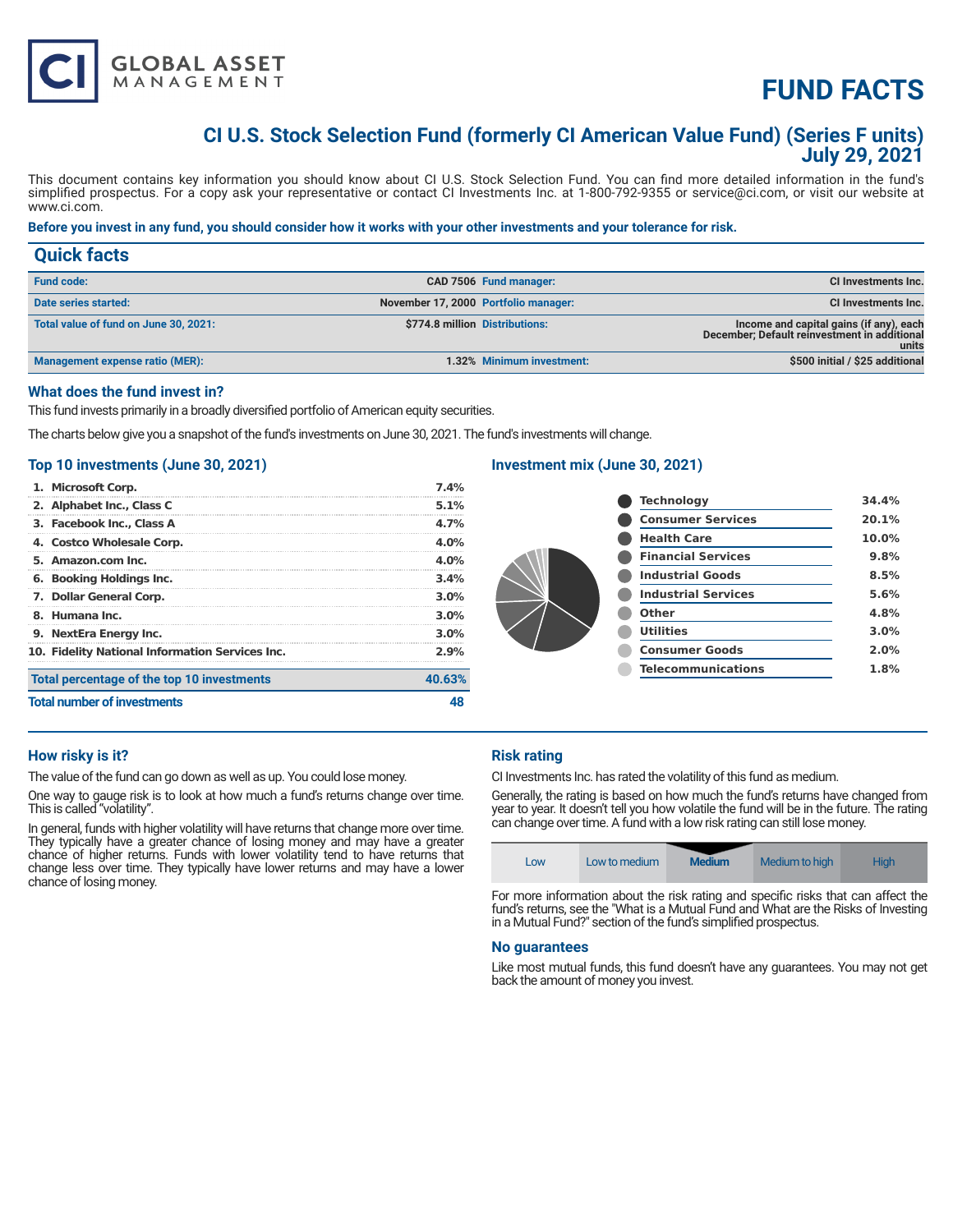# **CI U.S. Stock Selection Fund (formerly CI American Value Fund) (Series F units)**

# **How has the fund performed?**

This section tells you how Series F securities of the fund have performed over the past 10 calendar years. Returns are after expenses have been deducted. These expenses reduce the fund's returns.

#### **Year-by-year returns**

This chart shows how Series F securities of the fund performed in each of the past 10 calendar years. This fund series dropped in value in 1 of the last 10 calendar years. The range of returns and change from year to year can help you assess how risky the fund has been in the past. It does not tell you how the fund will perform in the future.



#### **Best and worst 3-month returns**

This table shows the best and worst returns for Series F securities of the fund in a 3- month period over the past 10 calendar years. The best and worst 3-month returns could be higher or lower in the future. Consider how much of a loss you could afford to take in a short period of time.

|                     | <b>Return</b> | 3 months ending | If you invested \$1,000 at the beginning of the period |
|---------------------|---------------|-----------------|--------------------------------------------------------|
| <b>Best return</b>  | 16.9%         | June 30, 2020   | Your investment would be \$1,169.                      |
| <b>Worst return</b> | $-21.2\%$     | March 31, 2020  | Your investment would be \$788.                        |

#### **Average return**

As at June 30, 2021, a person who invested \$1,000 in this series of units of the fund 10 years ago now has \$3,783. This works out to an annual compound return of 14.2%.

# **Who is this fund for?**

#### **This fund may be suitable for you if you:**

- want a U.S. equity fund that focuses on value
- $\cdot$  are investing for the medium and/or long term<br> $\cdot$  can telerate medium risk
- can tolerate medium risk

# **A word about tax**

In general, you'll have to pay income tax on any money you make on a fund. How much you pay depends on the tax laws of where you live and whether you hold the fund in a registered plan, such as a Registered Retirement Savings Plan or a Tax-Free Savings Account.

Keep in mind that if you hold your fund in a non-registered account, fund distributions are included in your taxable income, whether you get them in cash or have them reinvested.